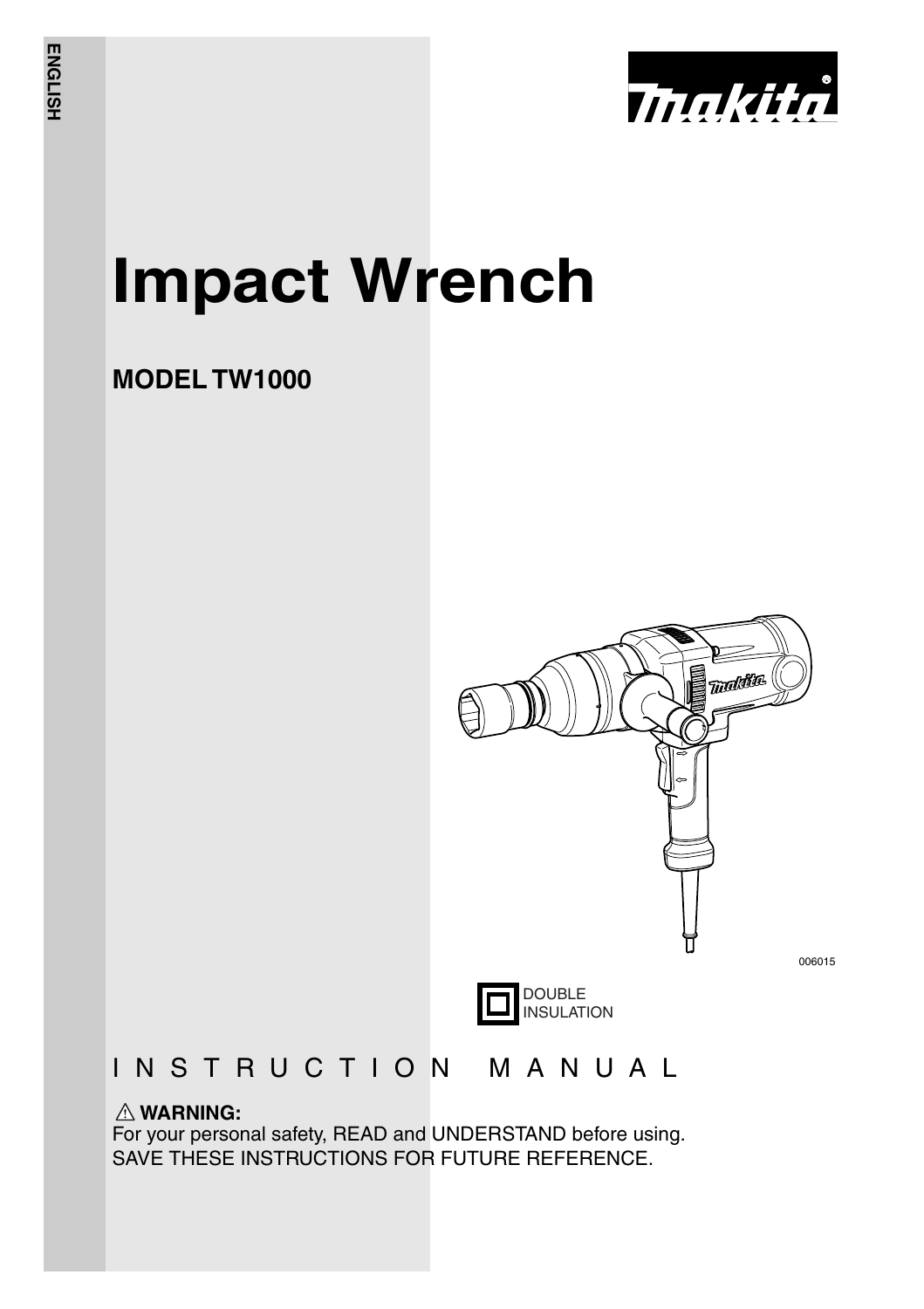### **SPECIFICATIONS**

| Model                              |                   | TW1000     |
|------------------------------------|-------------------|------------|
| Capacities                         | Standard bolt     | M22 - M30  |
|                                    | High tensile bolt | M22 - M24  |
| Square drive                       |                   | 25.4 mm    |
| No load speed (min <sup>-1</sup> ) |                   | 1,400      |
| Impacts per minute                 |                   | 1,500      |
| Max. fastening torque              |                   | 1000 N.m   |
| Overall length                     |                   | 382 mm     |
| Net weight                         |                   | 8.4 kg     |
| Safety class                       |                   | $\Box$ /II |
|                                    |                   |            |

• Due to our continuing programme of research and development, the specifications herein are subject to change without notice.

• Note: Specifications may differ from country to country.

**SYMBOLS** END201-2 The following show the symbols used for the tool. Be sure that you understand their meaning before use.

...................Read instruction manual.

...................DOUBLE INSULATION



..................Only for EU countries

Do not dispose of electric equipment together with household waste material!

In observance of European Directive 2002/96/EC on waste electric and<br>electronic equipment and its equipment and its implementation in accordance with national law, electric equipment that have reached the end of their life must be collected separately and returned to an environmentally compatible recycling facility.

#### **Intended use**

The tool is intended for fastening bolts and nuts.

#### **Power supply**

The tool should be connected only to a power supply of the same voltage as indicated on the nameplate, and can only be operated on single-phase AC supply. They are double-insulated in accordance with European Standard and can, therefore, also be used from sockets without earth wire

#### **For European countries only Noise and Vibration**

The typical A-weighted noise levels are sound pressure level: 103 dB (A) sound power level: 114 dB (A)

Uncertainty: 1 dB

– Wear ear protection. –

The typical weighted root mean square acceleration value is 15  $m/s<sup>2</sup>$ .

These values have been obtained according to EN60745.

#### **EC-DECLARATION OF CONFORMITY**

We declare under our sole responsibility that this product is in compliance with the following standards of standardized documents, EN60745, EN55014, EN61000 in accordance with Council Directives, 73/23/EEC, 89/336/ EEC, 98/37/EC.

*Yasuhiko Kanzaki* **CE 2004**

**Director** 

### **MAKITA INTERNATIONAL EUROPE LTD.**

Michigan Drive, Tongwell, Milton Keynes, Bucks MK15 8JD, ENGLAND

Responsible manufacturer:

Makita Corporation Anjo Aichi Japan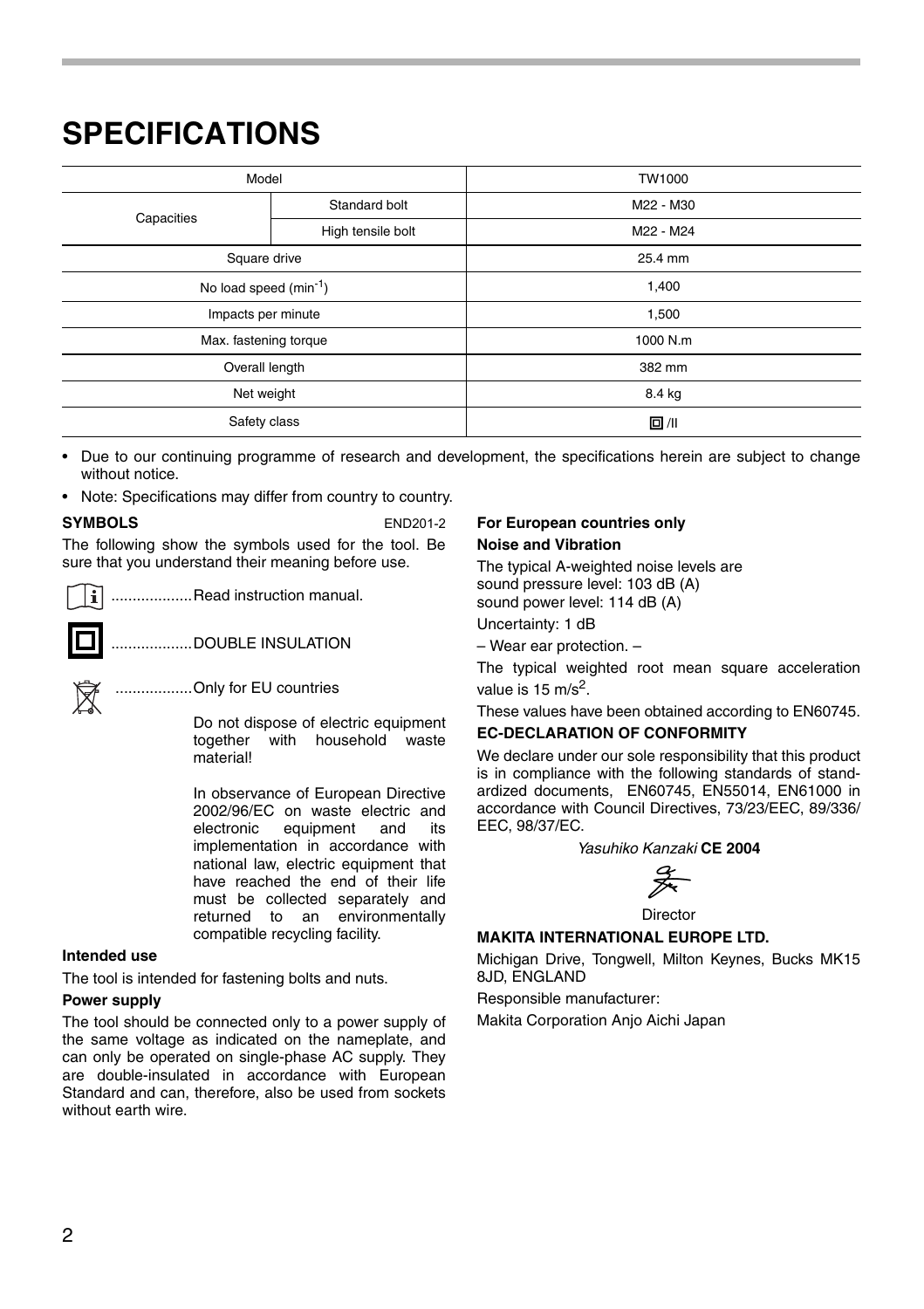### **GENERAL SAFETY RULES**

### **WARNING:**

**Read all instructions.** Failure to follow all instructions listed below may result in electric shock, fire and/or serious injury. The term "power tool" in all of the warnings listed below refers to your mains-operated (corded) power tool or batteryoperated (cordless) power tool.

### **SAVE THESE INSTRUCTIONS**

#### **Work area safety**

- **1. Keep work area clean and well lit.** Cluttered and dark areas invite accidents.
- **2. Do not operate power tools in explosive atmospheres, such as in the presence of flammable liquids, gases or dust.** Power tools create sparks which may ignite the dust or fumes.
- **3. Keep children and bystanders away while operating a power tool.** Distractions can cause you to lose control.

#### **Electrical safety**

- **4. Power tool plugs must match the outlet. Never modify the plug in any way. Do not use any adapter plugs with earthed (grounded) power tools.** Unmodified plugs and matching outlets will reduce risk of electric shock.
- **5. Avoid body contact with earthed or grounded surfaces such as pipes, radiators, ranges and refrigerators.** There is an increased risk of electric shock if your body is earthed or grounded.
- **6. Do not expose power tools to rain or wet conditions.** Water entering a power tool will increase the risk of electric shock.
- **7. Do not abuse the cord. Never use the cord for carrying, pulling or unplugging the power tool. Keep cord away from heat, oil, sharp edges or moving parts.** Damaged or entangled cords increase the risk of electric shock.
- **8. When operating a power tool outdoors, use an extension cord suitable for outdoor use.** Use of a cord suitable for outdoor use reduces the risk of electric shock.

#### **Personal safety**

**9. Stay alert, watch what you are doing and use common sense when operating a power tool. Do not use a power tool while you are tired or under the influence of drugs, alcohol or medication.** A moment of inattention while operating power tools may result in serious personal injury.

- **10. Use safety equipment. Always wear eye protection.** Safety equipment such as dust mask, non-skid safety shoes, hard hat, or hearing protection used for appropriate conditions will reduce personal injuries.
- **11. Avoid accidental starting. Ensure the switch is in the off-position before plugging in.** Carrying power tools with your finger on the switch or plugging in power tools that have the switch on invites accidents.
- **12. Remove any adjusting key or wrench before turning the power tool on.** A wrench or a key left attached to a rotating part of the power tool may result in personal injury.
- **13. Do not overreach. Keep proper footing and balance at all times.** This enables better control of the power tool in unexpected situations.
- **14. Dress properly. Do not wear loose clothing or jewellery. Keep your hair, clothing, and gloves away from moving parts.** Loose clothes, jewellery or long hair can be caught in moving parts.
- **15. If devices are provided for the connection of dust extraction and collection facilities, ensure these are connected and properly used.** Use of these devices can reduce dust-related hazards.

#### **Power tool use and care**

- **16. Do not force the power tool. Use the correct power tool for your application.** The correct power tool will do the job better and safer at the rate for which it was designed.
- **17. Do not use the power tool if the switch does not turn it on and off.** Any power tool that cannot be controlled with the switch is dangerous and must be repaired.
- **18. Disconnect the plug from the power source and/ or the battery pack from the power tool before making any adjustments, changing accessories, or storing power tools.** Such preventive safety measures reduce the risk of starting the power tool accidentally.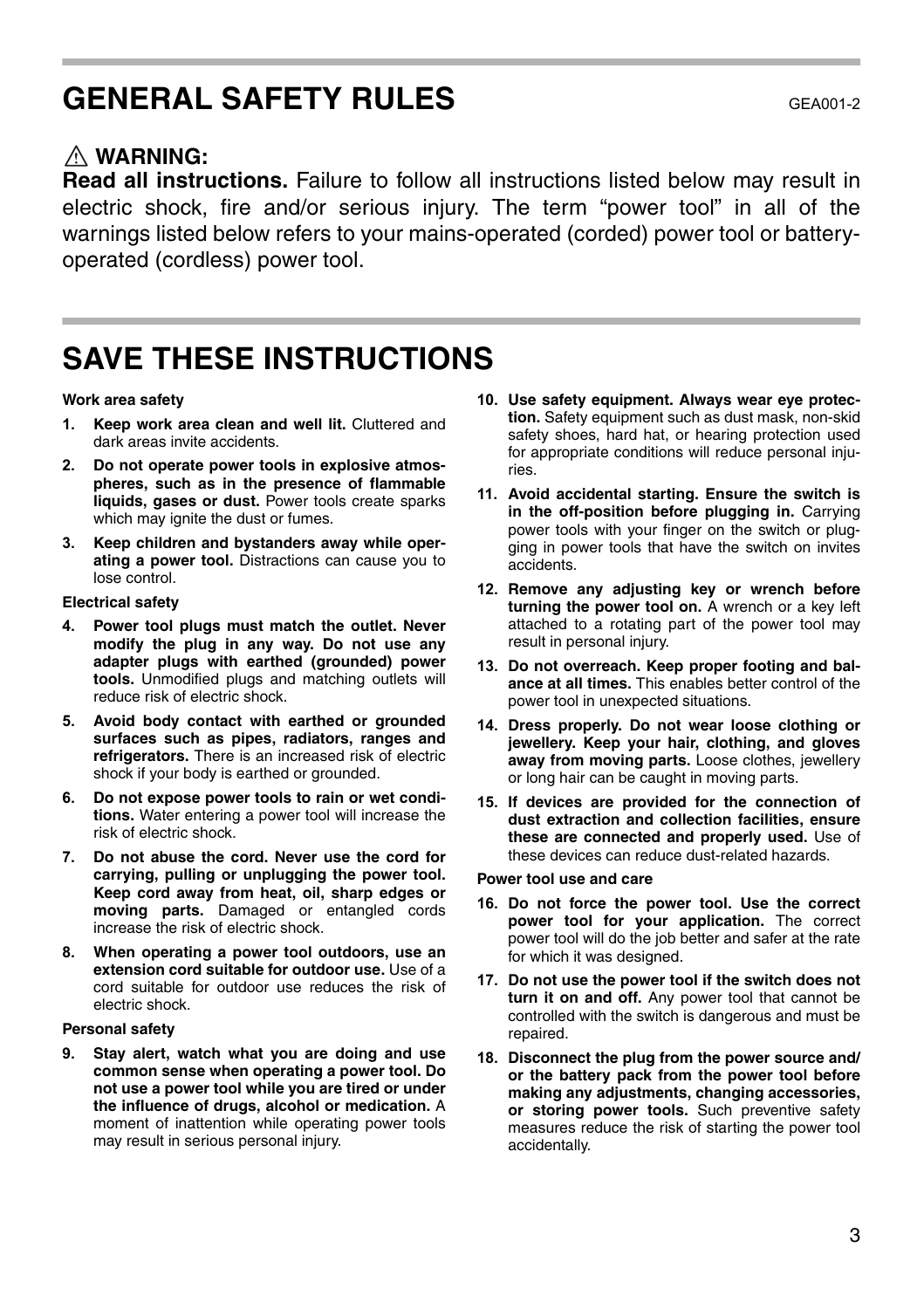- **19. Store idle power tools out of the reach of children and do not allow persons unfamiliar with the power tool or these instructions to operate the power tool.** Power tools are dangerous in the hands of untrained users.
- **20. Maintain power tools. Check for misalignment or binding of moving parts, breakage of parts and any other condition that may affect the power tools operation. If damaged, have the power tool repaired before use.** Many accidents are caused by poorly maintained power tools.
- **21. Keep cutting tools sharp and clean.** Properly maintained cutting tools with sharp cutting edges are less likely to bind and are easier to control.
- **22. Use the power tool, accessories and tool bits etc. in accordance with these instructions and in the manner intended for the particular type of power tool, taking into account the working conditions and the work to be performed.** Use of the power tool for operations different from those intended could result in a hazardous situation.

### **Service**

**23. Have your power tool serviced by a qualified repair person using only identical replacement parts.** This will ensure that the safety of the power tool is maintained.

### **ADDITIONAL SAFETY RULES FOR TOOL** GEB009-1

**DO NOT let comfort or familiarity with product (gained from repeated use) replace strict adherence to recipro saw safety rules. If you use this tool unsafely or incorrectly, you can suffer serious personal injury.**

- **1. Hold tool by insulated gripping surfaces when performing an operation where the cutting tool may contact hidden wiring or its own cord.** Contact with a "live" wire will make exposed metal parts of tool "live" and shock the operator.
- **2. Wear ear protectors.**
- **3. Check the socket carefully for wear, cracks or damage before installation.**
- **4. Hold the tool firmly.**
- **5. Always be sure you have a firm footing. Be sure no one is below when using the tool in high locations.**
- **6. The proper fastening torque may differ depending upon the kind or size of the bolt. Check the torque with a torque wrench.**

### **SAVE THESE INSTRUCTIONS**

### **WARNING:**

**MISUSE or failure to follow the safety rules stated in this instruction manual may cause serious personal injury.**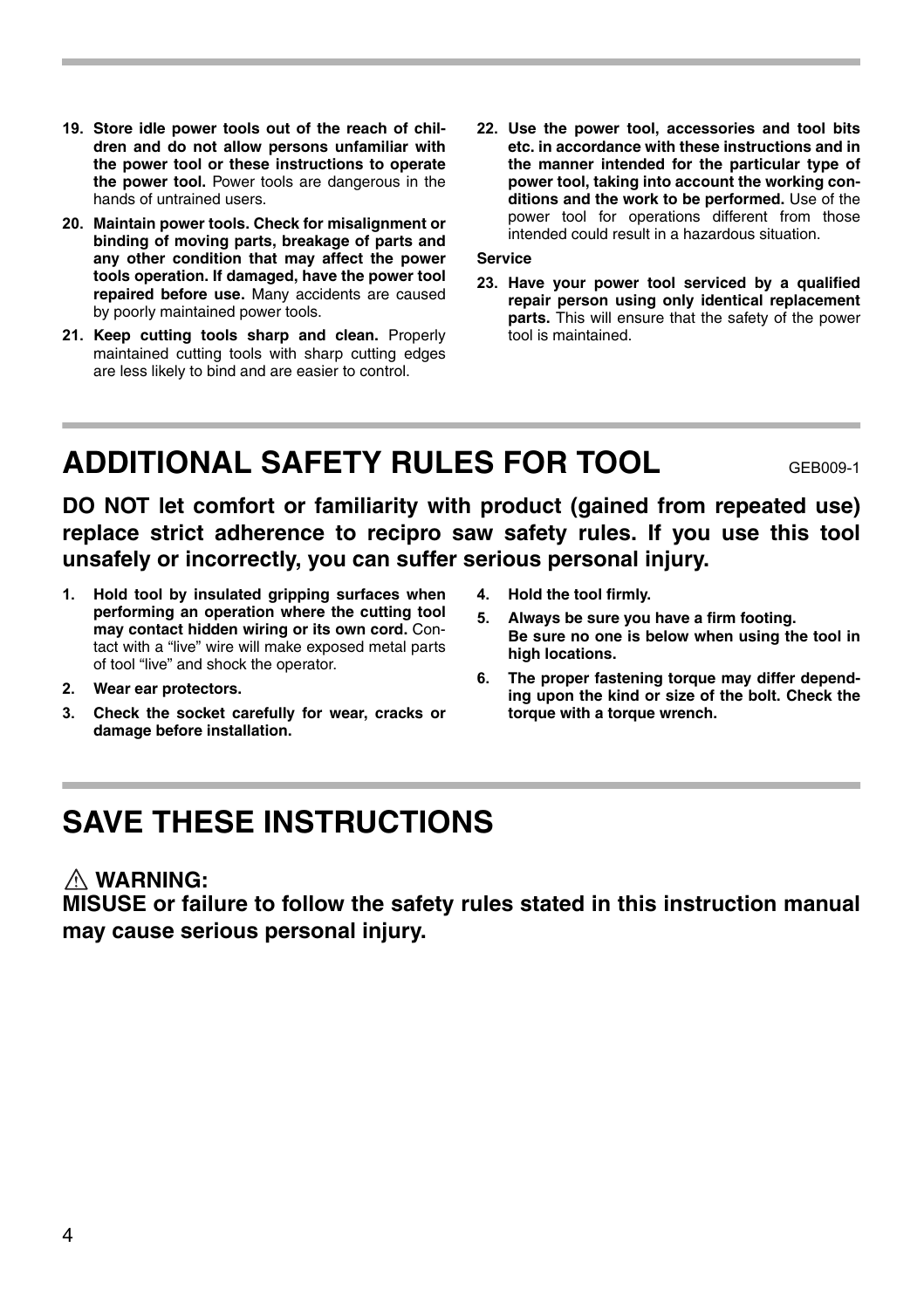### **FUNCTIONAL DESCRIPTION**  $\triangle$  CAUTION:



### 1. Switch trigger

### **ASSEMBLY**

• Always be sure that the tool is switched off and unplugged before adjusting or checking function on the tool.

### **Switch action**

### **CAUTION:**

- Before plugging in the tool, always check to see that the switch trigger actuates properly and returns to the "OFF" position when released.
- Change the direction of rotation only when the tool comes to a complete stop. Changing it before the tool stops may damage the tool.

The switch is reversible, providing either clockwise or counterclockwise rotation. To start the tool, simply pull the lower part (A) of the switch trigger for clockwise or the upper part (B) for counterclockwise. Release the switch trigger to stop.

### **CAUTION:**

• Always be sure that the tool is switched off and unplugged before carrying out any work on the tool.

### **Installing side grip (auxiliary handle)**

Fit the side grip into the groove on the hammer case and fasten securely. The grooves for the side grip installation are located in two positions. Install it at the proper position according to your work.



1. Side grip

2. Groove

### **Selecting correct socket**

Always use the correct size socket for bolts and nuts. An incorrect size socket will result in inaccurate and inconsistent fastening torque and/or damage to the bolt or nut.

### **Installing or removing socket**

### **CAUTION:**

Always be sure that the tool is switched off and unplugged before installing or removing the socket.

#### **For socket without O-ring and pin**

To install the socket, push it onto the anvil of the tool until it locks into place. To remove the socket, simply pull it off.



1. Socket

2. Anvil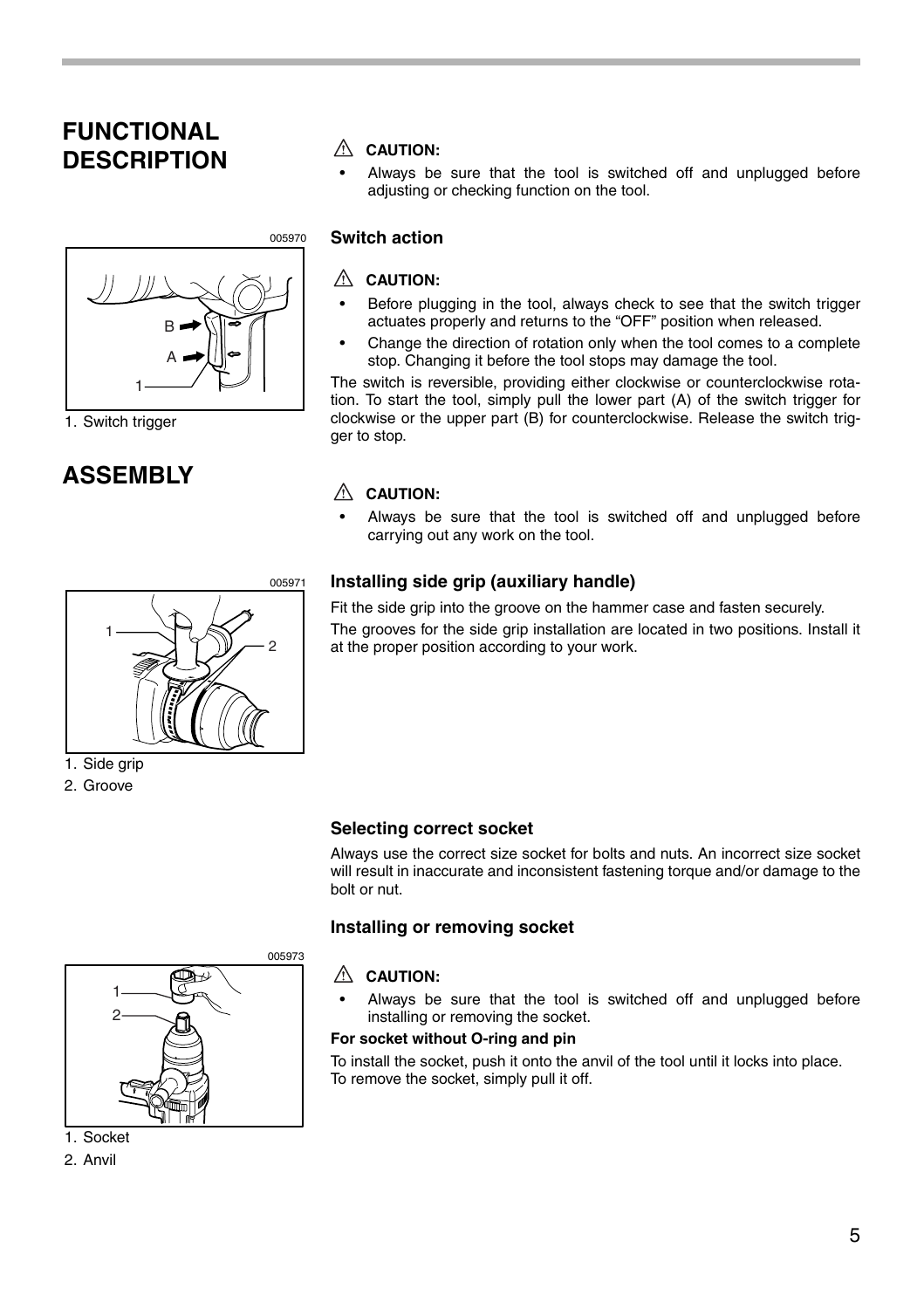#### **For socket with O-ring and pin**



2. Pin

### **OPERATION**



Move the O-ring out of the groove in the socket and remove the pin from the socket. Fit the socket onto the anvil of the tool so that the hole in the socket is aligned with the hole in the anvil. Insert the pin through the hole in the socket and anvil. Then return the O-ring to the original position in the socket groove to retain the pin. To remove the socket, follow the installation procedures in reverse.

The proper fastening torque may differ depending upon the kind or size of the bolt, the material of the workpiece to be fastened, etc. The relation between fastening torque and fastening time is shown in the figure.

Hold the tool firmly and place the socket over the bolt or nut. Turn the tool on and fasten for the proper fastening time.

#### **NOTE:**

- Hold the tool pointed straight at the bolt or nut.
- Excessive fastening torque may damage the bolt/nut or socket. Before starting your job, always perform a test operation to determine the proper fastening time for your bolt or nut.

The fastening torque is affected by a wide variety of factors including the following. After fastening, always check the torque with a torque wrench.

1. Voltage

Voltage drop will cause a reduction in the fastening torque.

- 2. Socket
	- Failure to use the correct size socket will cause a reduction in the fastening torque.
	- A worn socket (wear on the hex end or square end) will cause a reduction in the fastening torque.
- 3. Bolt
	- Even though the torque coefficient and the class of bolt are the same, the proper fastening torque will differ according to the diameter of bolt.
	- Even though the diameters of bolts are the same, the proper fastening torque will differ according to the torque coefficient, the class of bolt and the bolt length.
- 4. The use of the universal joint or the extension bar somewhat reduces the fastening force of the impact wrench. Compensate by fastening for a longer period of time.
- 5. The manner of holding the tool or the material of driving position to be fastened will affect the torque.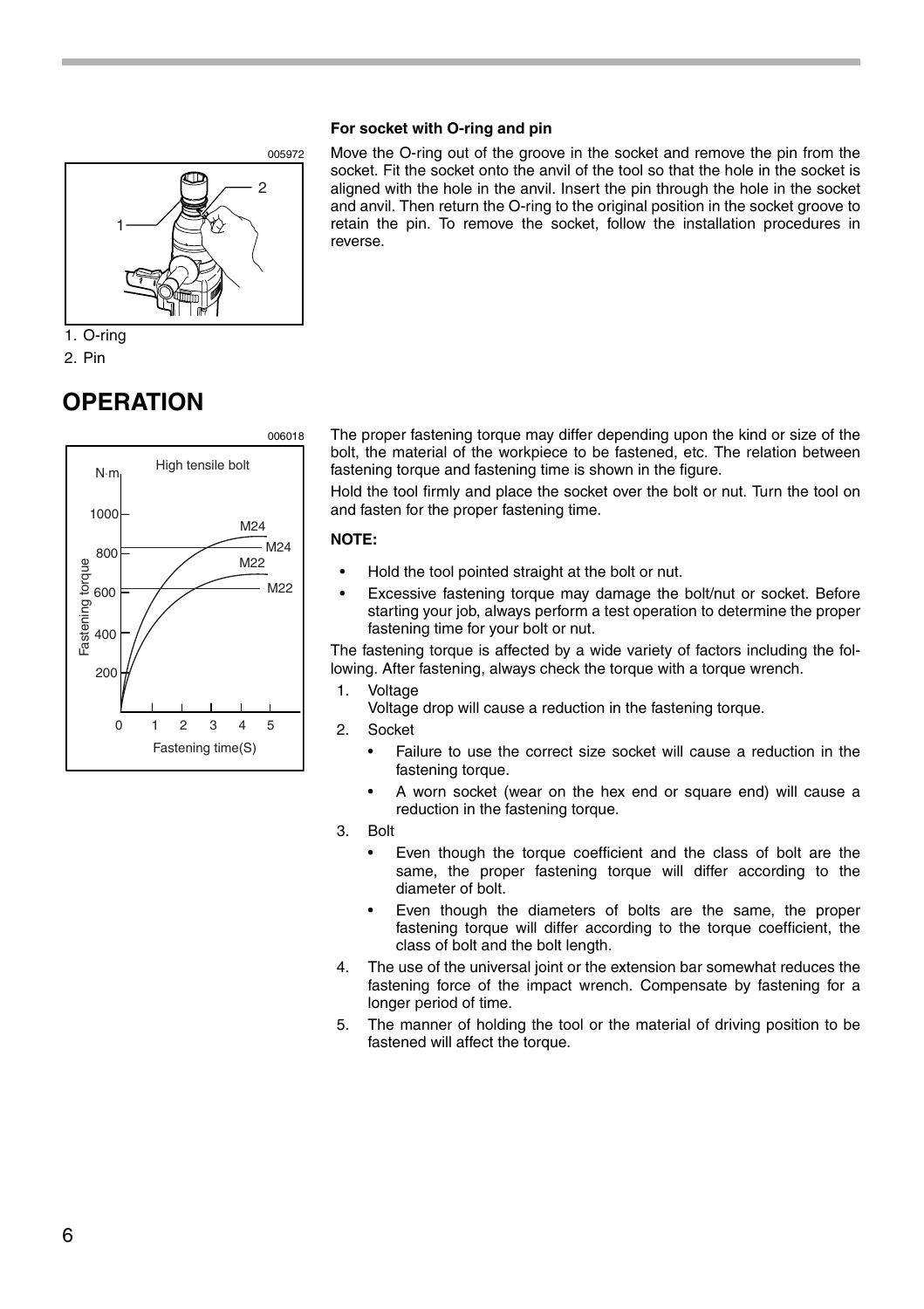### **MAINTENANCE**



### **CAUTION:**

Always be sure that the tool is switched off and unplugged before attempting to perform inspection or maintenance.

### **Replacing carbon brushes**

Remove and check the carbon brushes regularly. Replace when they wear down to the limit mark. Keep the carbon brushes clean and free to slip in the holders. Both carbon brushes should be replaced at the same time. Use only identical carbon brushes.



1. Protector

Remove the protector. Use a screwdriver to remove the brush holder caps. Take out the worn carbon brushes, insert the new ones and secure the brush holder caps.

To maintain product SAFETY and RELIABILITY, repairs, any other maintenance or adjustment should be performed by Makita Authorized Service Centers, always using Makita replacement parts.



### 1. Brush holder cap

2. Screwdriver

### **ACCESSORIES**

### **CAUTION:**

• These accessories or attachments are recommended for use with your Makita tool specified in this manual. The use of any other accessories or attachments might present a risk of injury to persons. Only use accessory or attachment for its stated purpose.

If you need any assistance for more details regarding these accessories, ask your local Makita service center.

**Extension bar** 

- Socket
- Plastic carrying case

Side arip